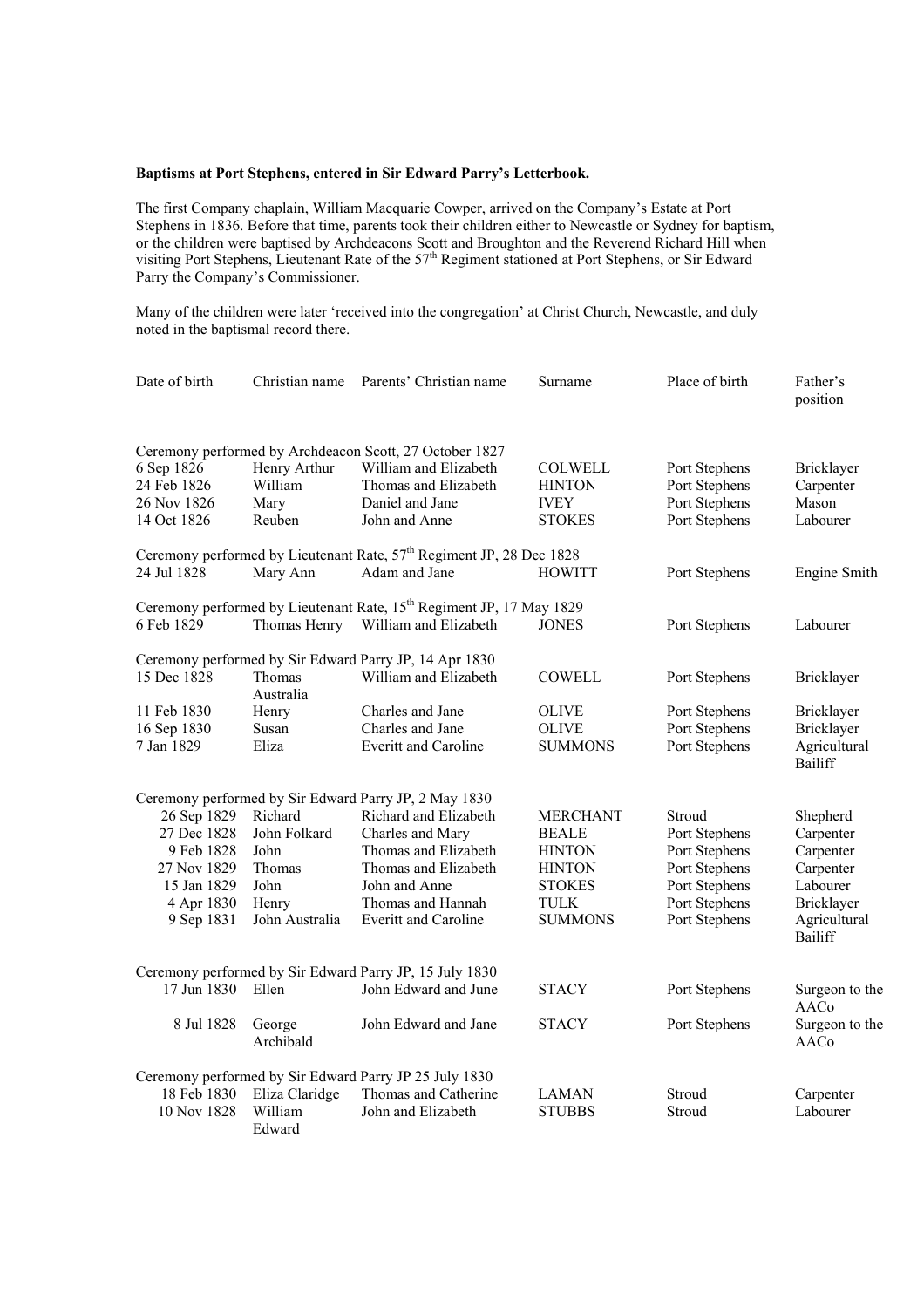| 10 Mar 1828                                             | George<br>Australia                        | William and Martha                                                                                      | <b>SMYTH</b>                                                       | Stroud                               | Wheelwright                                           |
|---------------------------------------------------------|--------------------------------------------|---------------------------------------------------------------------------------------------------------|--------------------------------------------------------------------|--------------------------------------|-------------------------------------------------------|
| 10 Aug 1828<br>25 Jul 1827<br>30 Jun 1828<br>9 Oct 1828 | Clarissa Ann<br>Mary<br>William<br>Stephen | Simon and Mary Anne<br>Joseph and Hannah<br>Richard and Elizabeth<br>Stephen and Elizabeth              | <b>KEMP</b><br><b>WATSON</b><br><b>MERCHANT</b><br><b>TITCOMBE</b> | Stroud<br>Stroud<br>Stroud<br>Stroud | Carpenter<br>Sawyer<br>Shepherd<br>Shepherd           |
| 17 May 1830                                             | Everitt                                    | <b>Everitt and Caroline</b>                                                                             | <b>SUMMONS</b>                                                     | Port Stephens                        | Agricultural<br><b>Bailiff</b>                        |
|                                                         |                                            | Ceremony performed by Sir Edward Parry JP, 8 August 1830                                                |                                                                    |                                      |                                                       |
| 17 May 1830<br>2 Jun 1830                               | William<br>Ellen                           | John and Villetta<br>William and Ann                                                                    | <b>HALLAM</b><br><b>STOKES</b>                                     | Port Stephens<br>Port Stephens       | Wheelwright<br>Labourer                               |
| 21 May 1830                                             | Isabella                                   | Ceremony performed by Sir Edward Parry JP, 15 August 1830<br>Adam and June                              | <b>HOWITT</b>                                                      | Port Stephens                        | <b>Engine Smith</b>                                   |
|                                                         |                                            | Ceremony performed by Sir Edward Parry JP, 31 Oct 1830                                                  |                                                                    |                                      |                                                       |
| 28 Feb 1829<br>30 Sep 1830                              | Sarah<br>Mary Ann                          | William and Elizabeth<br>William and Elizabeth                                                          | <b>STREET</b><br><b>STREET</b>                                     | Port Stephens<br>Port Stephens       | Saddler<br>Saddler                                    |
| 5 Nov 1830                                              | James Gregory                              | Ceremony performed by Sir Edward Parry JP, 19 December 1830<br>William and Elizabeth                    | <b>COWELL</b>                                                      | Port Stephens                        | Bricklayer                                            |
| 18 Jan 1831 Lucy Maria                                  |                                            | Ceremony performed by Sir Edward Parry JP, 18 January 1831<br>William and Martha                        | <b>SMYTH</b>                                                       | Stroud                               | Wheelwright                                           |
|                                                         | 5 Feb 1831 Henry Collins                   | Ceremony performed by Sir Edward Parry JP, 6 March 1831<br>Charles and Mary                             | <b>BEAL</b>                                                        | Port Stephens                        | Carpenter                                             |
| 24 Nov 1830<br>24 Mar 1831                              | George Vine<br>Thomas<br>William           | Ceremony performed by Reverend Richard Hill, 10 April 1831<br>William and Susan<br>Thomas and Elizabeth | <b>CASWELL</b><br><b>HORNE</b>                                     |                                      | Lieutenant RN<br>Private 17 <sup>th</sup><br>Regiment |
|                                                         |                                            | Ceremony performed by Sir Edward Parry JP, 26 April 1831                                                |                                                                    |                                      |                                                       |
| 1 Aug 1828                                              | Maria                                      | Thomas and Maria                                                                                        | <b>NICHOLLS</b>                                                    | Port Stephens                        | Overseer of<br>Stud                                   |
| 13 Dec 1829                                             | Thomas                                     | Thomas and Maria                                                                                        | <b>NICHOLLS</b>                                                    | Port Stephens                        | Overseer of<br>Stud                                   |
|                                                         |                                            | Ceremony performed by Archdeacon Broughton, 19 June 1831                                                |                                                                    |                                      |                                                       |
| 27 May 1831<br>2 Jun 1831                               | Susannah<br>Sarah                          | Henry and Elizabeth<br>John and Anne                                                                    | <b>BLACKFORD</b><br><b>HOGAN</b>                                   | Port Stephens<br>Port Stephens       | Farmer<br>Corporal, 17 <sup>th</sup><br>Infantry      |
| 10 Nov 1829                                             | Elizabeth<br>Agnes                         | Ceremony performed by Archdeacon Broughton, 22 June 1831<br>William and Mary                            | <b>BARTON</b>                                                      | Port Stephens                        | Accountant to<br>AACo                                 |
| 31 May 1831                                             | Mary                                       | John and Elizabeth                                                                                      | <b>ARMSTRONG</b>                                                   | Port Stephens                        | Surveyor to<br>AACo                                   |
|                                                         |                                            | Ceremony performed by Archdeacon Broughton, 26 June 1831                                                |                                                                    |                                      |                                                       |
| 7 Mar 1828                                              | James                                      | James and Sarah                                                                                         | <b>SKINNER</b>                                                     | <b>Booral PS</b>                     | Labourer                                              |
| 4 Jan 1830                                              | John                                       | James and Sarah                                                                                         | <b>SKINNER</b>                                                     | <b>Booral PS</b>                     | Labourer                                              |

Ceremony performed by Archdeacon Broughton, 27 June 1831